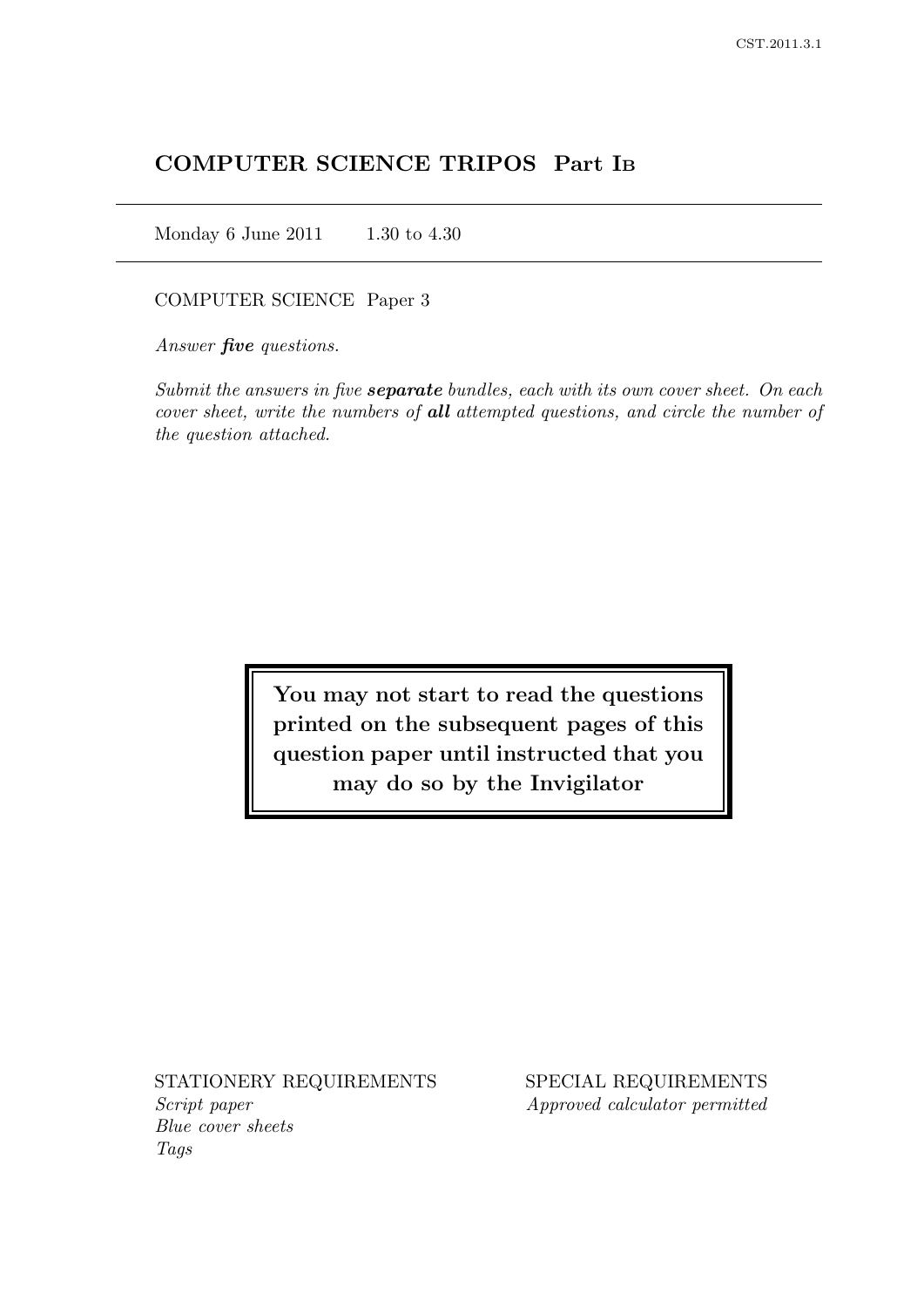## 1 Algorithms II

The pseudocode below is a first attempt at a recursive algorithm to enumerate all the paths from source to sink, in the context of a maximum flow problem.

```
0 def allPaths(graph, source, sink):
1 \# Each path is a list of vertices from source to sink, eq [2, 4, 7]
2 # The result is a list of paths, eg [2, 4, 7], [2, 7], initially empty
3 result = \begin{bmatrix} \end{bmatrix}4
5 if source == sink:
6 result.append([source])
7 else:
8 for v in graph.verticesAdjacentTo(source):
9 for path in allPaths(graph, v, sink):
10 \# Reject paths that revisit the source, else infinite loops
11 if source not in path:
12 result.append([source] + path)
13 return result
```
(a) Point out all the bugs you can find, highlighting the failures with test cases. [5 marks]

- (b) Correct all the bugs you found, clearly explaining your fixes. Rewrite a corrected and clearly commented version of the pseudocode. [10 marks]
- $(c)$  Provide a correctness proof for your new version. [5 marks]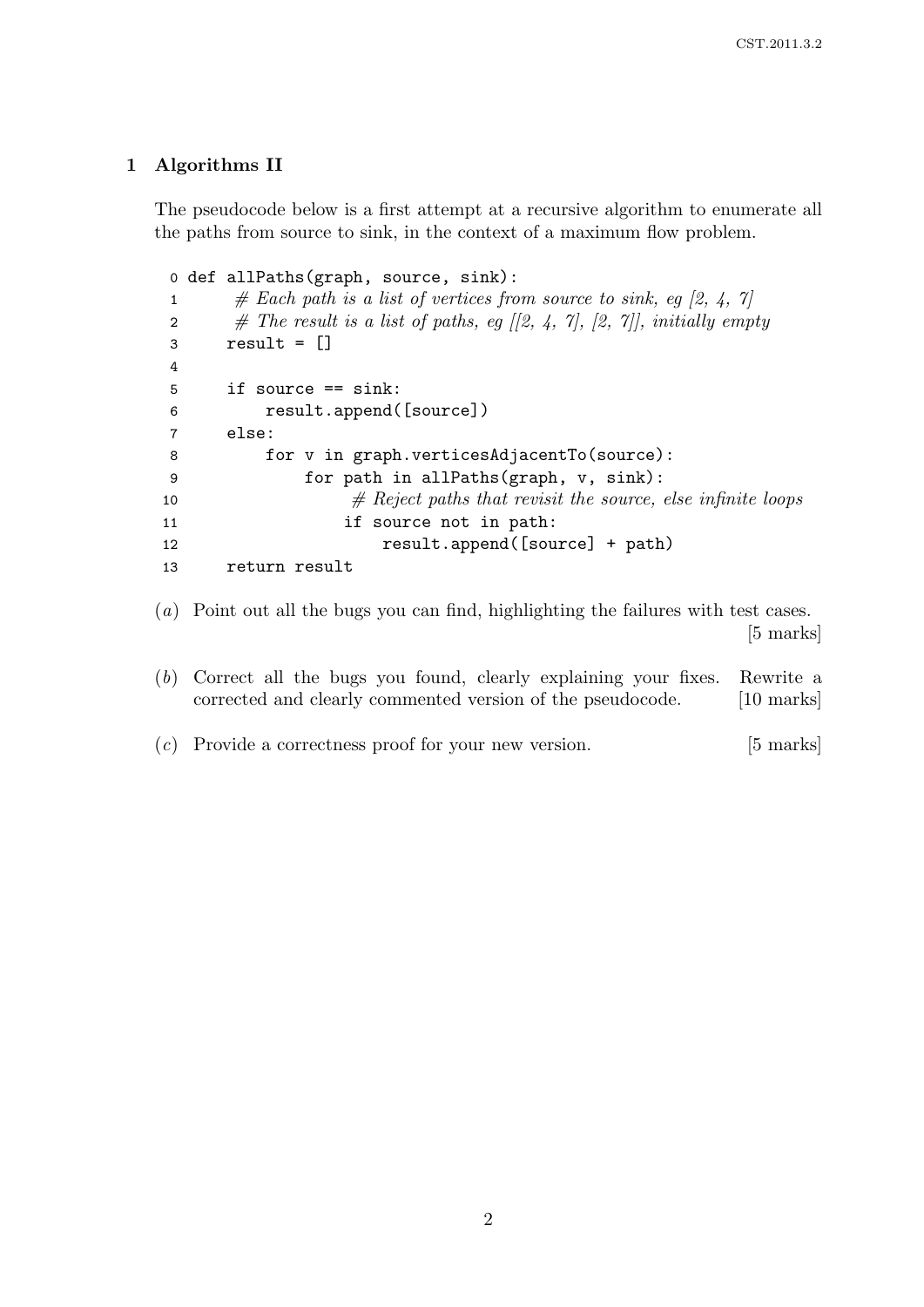## 2 Algorithms II

- (a) Explain, with prose and no more than 15 lines of pseudocode, the "Jarvis's march" algorithm for finding the convex hull of a set of points. Marks awarded for: clarity of explanation, legibility of pseudocode, correctness of algorithm. [5 marks]
- (b) Consider the following claim: "The cross-product trick can be used as a plug-in substitution for the comparison operation between two arguments that gives a three-way result (namely  $\langle , \rangle$  or  $=$ ). Therefore, given an arbitrary set of 2D vectors all starting from the origin, I can sort them in order of increasing polar angle, from 0 to  $2\pi$ , without computing any angles, merely by applying a standard sort algorithm with the comparison operation replaced by the crossproduct trick".
	- (i) Explain the "cross-product trick". [3 marks]
	- (*ii*) Prove the correctness of the above claim or refute it with a clearly explained graphical or numerical counterexample. [7 marks]
- (c) Traditionally, Jarvis's march handles the left side and the right side of the hull separately. Clearly explain why a single pass would not work as desired and then describe a variant implementation to handle the problem in one pass, highlighting its advantages and disadvantages.

[Hint: see part  $(b)(ii)$ .] [5 marks]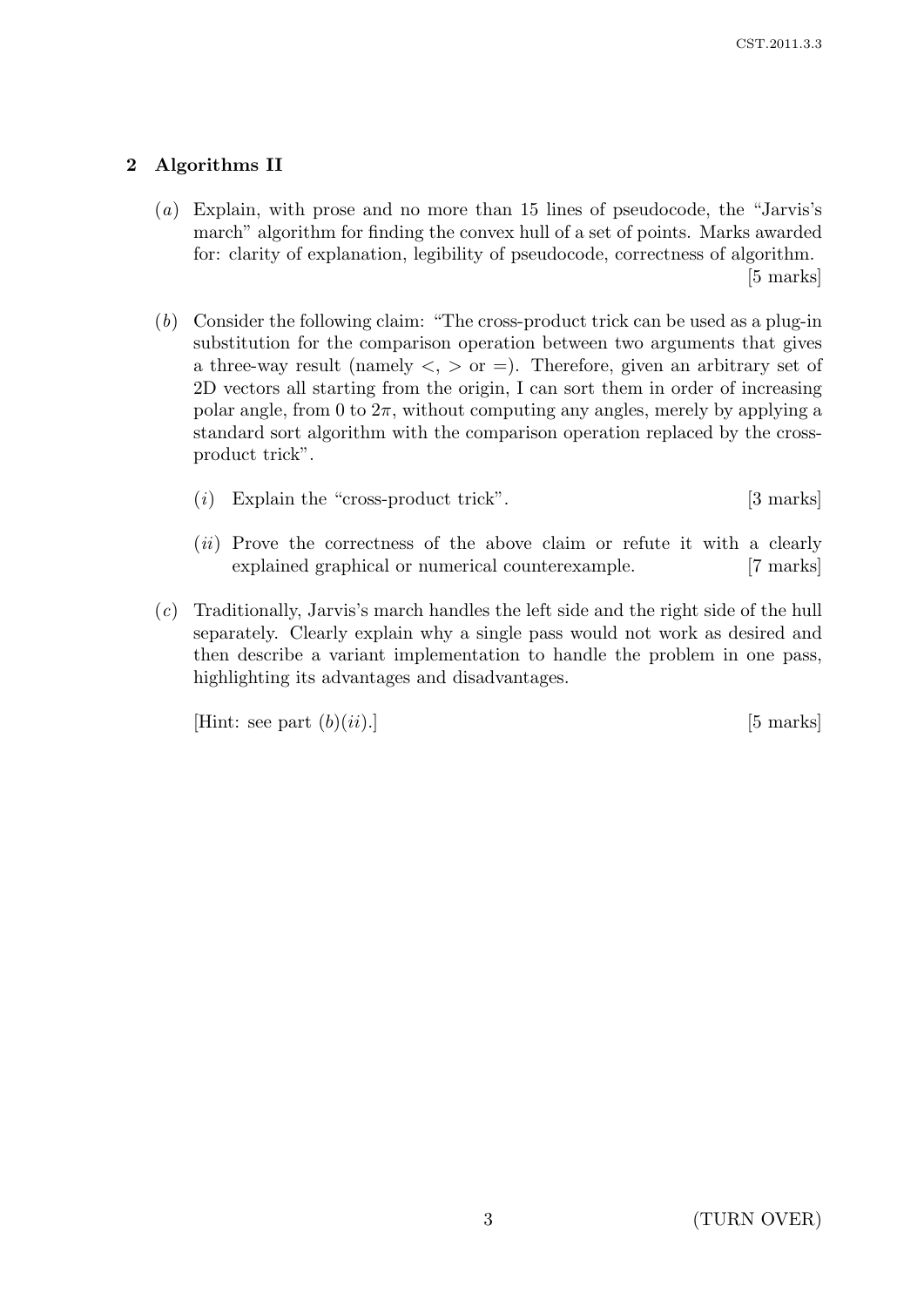### 3 Programming in C and C++

In this question, where appropriate, you may use a short fragment of code to complement your explanation.

- (a) What is the difference between declaration and definition?
- (b) Describe the layout of the memory components: Dynamic Memory Allocation, Data Segment, Code Segment and Stack. You may use an illustration as part of your explanation.
- (c) Using an example, explain what stack unwinding is in  $C++$ .
- (d) How may I use template meta programming to inline recursive functions?
- (e) Why did the designers of the  $C++$  language decide to make an empty class 1 byte in length?

[4 marks each]

#### 4 Compiler Construction

- (a) In a stack-based runtime system, what problem does the static link method attempt to solve, and how does it work? [4 marks]
- (b) Can static linking be used to implement a language with first-class functions? If yes, then explain how. If no, give an example and explain how static linking fails. [6 marks]
- (c) Explain how exceptions (ML-like raise and handle) could be implemented with a stack-oriented machine. [5 marks]
- (d) A program may evaluate to an exception that has been raised all the way to the top-level and never handled. Discuss how you might modify your implementation in part  $(c)$  to dump debugging information when such toplevel exceptions are raised. The debugging information should include some description of the state of the computation just before the top-level exception was raised. [5 marks]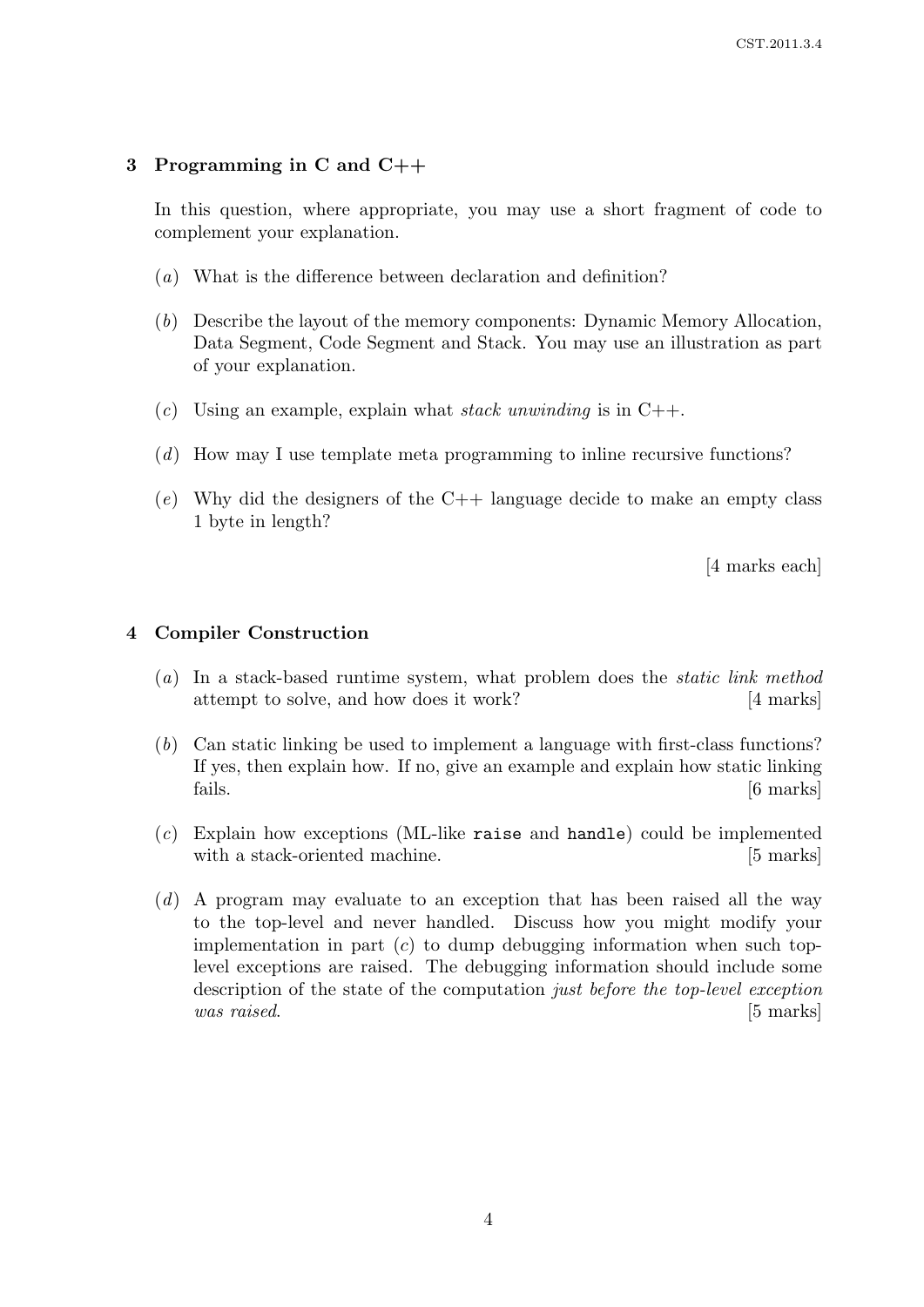## 5 Compiler Construction

Consider a simple grammar for arithmetic expressions:

$$
E ::= n | x | -E | E + E | (E)
$$

with n ranging over integer constants and  $x$  ranging over variables. We want to compile expressions to code for a simple stack-based machine with the following instruction set.

| $\frac{1}{2}$ instruction   meaning |                                                                   |  |
|-------------------------------------|-------------------------------------------------------------------|--|
|                                     | pushvar $k$   push the value of the k-th variable on top of stack |  |
| push $n$                            | push $n$ on top of stack                                          |  |
| add                                 | replace the top two stack items with their sum                    |  |
| neg                                 | replace the top stack item with its negation                      |  |

For this problem, we will not worry about how variables are bound to values nor how abstract syntax trees are produced.

(a) How will your compiler generate code from expressions of the form  $-E$ ? [4 marks]

(b) How will your compiler generate code from expressions of the form  $E_1 + E_2$ ? [4 marks]

(c) What code will your compiler generate for the expression  $-(-x + (17 + y))^2$ [4 marks]

(d) Suppose we now want to extend the language of integer expressions with multiplication

$$
E ::= \cdots \mid E * E
$$

but we cannot extend the machine with an instruction for multiplication.

Can you implement this extended language directly with the machine instruction set presented above? If not, suggest a minimal extension to the instruction set that allows for the implementation of multiplication using the addition from the instruction set. Explain the semantics of your extensions and how you would use them to implement multiplication. [8 marks]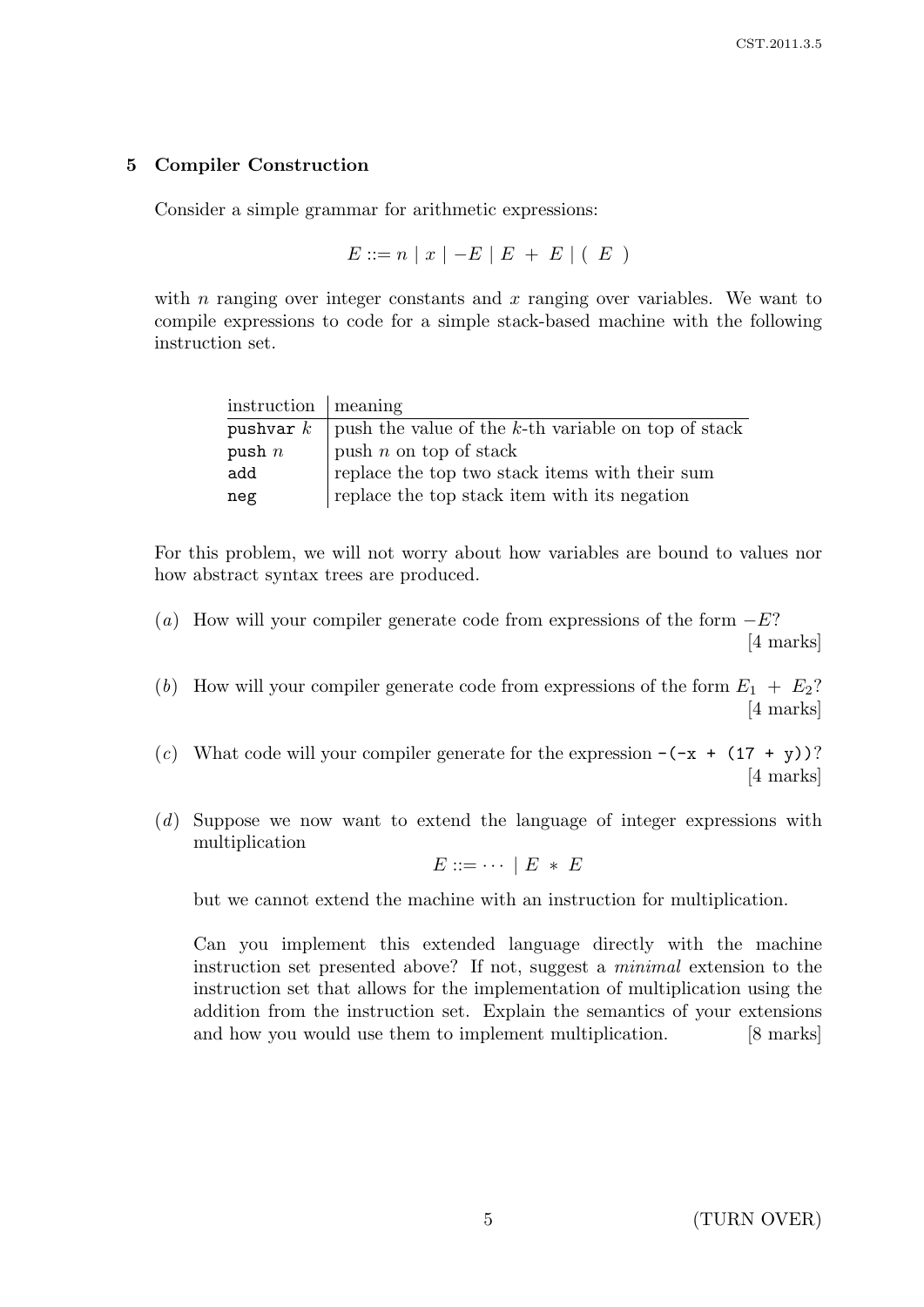#### 6 Concepts in Programming Languages

(a) Give one difference and one similarity between the programming languages:

|  | $(i)$ Algol and SIMULA | 12 marks |
|--|------------------------|----------|
|--|------------------------|----------|

- $(ii)$  LISP and Smalltalk  $[2 \text{ marks}]$
- (b) What is the type of the expression fn f => fn x => f(f(x)) inferred by the SML interpreter? Explain your answer. [6 marks]
- (c) Give an example in the SML Modules language of two distinct signatures, say IN and OUT, and of a functor that takes structures matching IN to produce structures matching **OUT**. [6 marks]
- (d) Comment on the mechanism for parameter-passing in the programming language Scala. [4 marks]

You may wish to consider the following two code samples.

def whileLoop( cond: => Boolean )( comm: => Unit ) { if( cond ) comm; whileLoop( cond )( comm ) } def qsort[T]( xs: Array[T] )( implicit o: Ord[T] ): Array[T]  $=$  if( $xs.length \leq 1$ ) xs else { val pivot =  $xs$  ( $xs.length/2$ ) Array.concat  $($  qsort( xs filter  $(x \Rightarrow x.lt(x, pivot)) )$  ,  $xs$  filter  $(x \Rightarrow x == pivot)$ qsort( xs filter  $(x \Rightarrow x.lt(pivot,x)) ) )$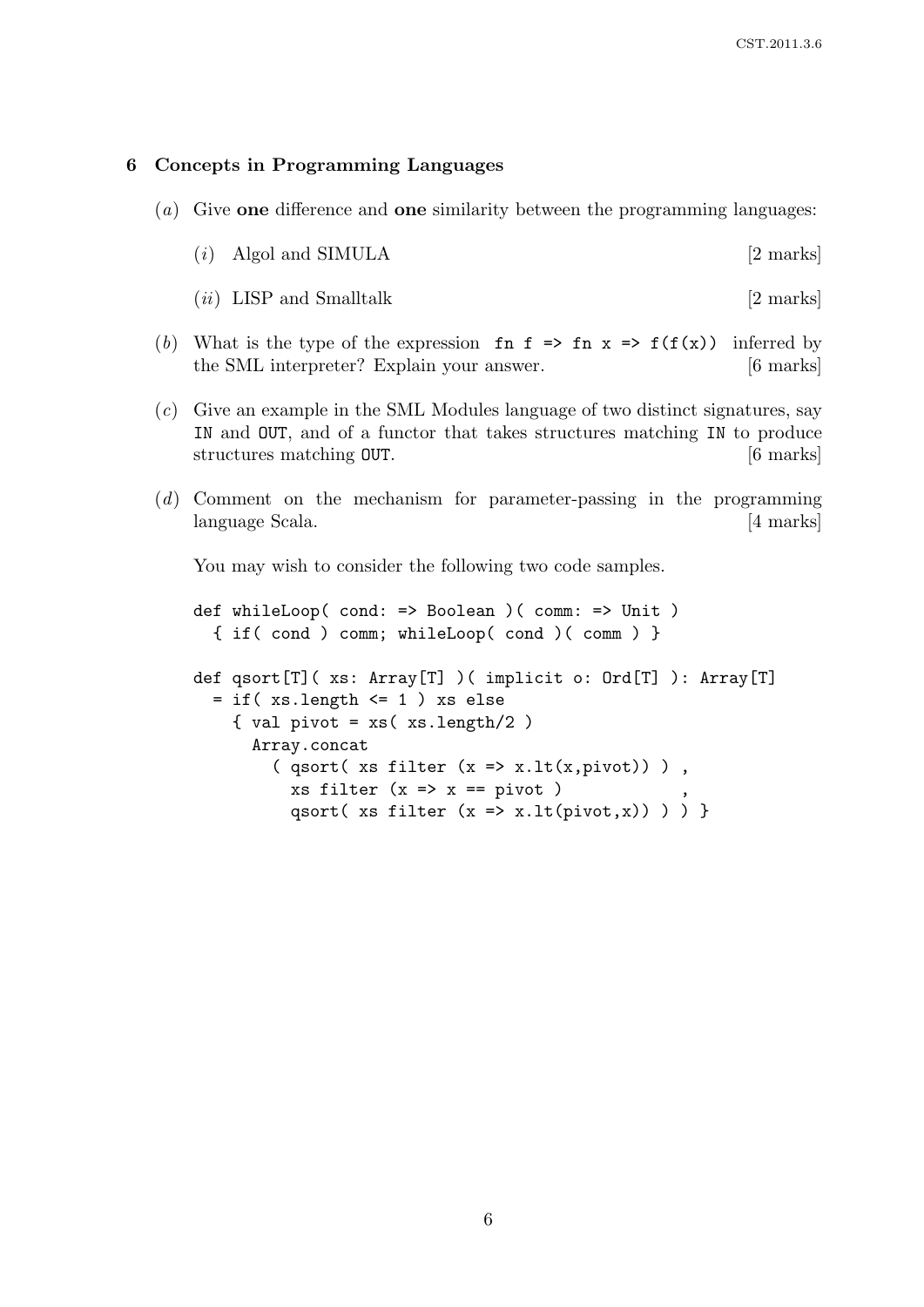## 7 Further Java

In this question you will need to fill in missing parts of a Java program. You may ignore any exception handling and will not be penalised for minor syntactic errors.

You are provided with a class Eval:

```
public class Eval {
 public static int f(Record r) { ... }
}
```
(a) Add another method Integer maxf(Iterator<Record> it) to the class Eval. Your method should return the maximum value computed by f for every Record returned by the iterator or null if there are no records available. The relevant portion of the Iterator interface is as follows:

```
interface Iterator<T> {
 // return true if there are more values available
 public boolean hasNext();
 // return the available value and advance to the next one
 public T next();
}
```
[5 marks]

(b) Complete the methods run() and join() in the following abstract class. You may add additional fields or methods if you wish.

```
abstract class Joinable implements Runnable {
  abstract void exec();
  final public void run() {
    // \ldots call the exec() method \ldots}
  void join() throws InterruptedException {
    // block the calling thread until exec() completes in run()
  }
}
                                                            [7 marks]
```
(c) Provide a method Integer parmaxf (Iterator<Record> it, int n) which is functionally equivalent to Eval.maxf, except that it should create n parallel threads of execution to speed up the calculation of the result. You may assume that Iterator<Record> is thread-safe. You may find it helpful to subclass the Joinable class. [8 marks]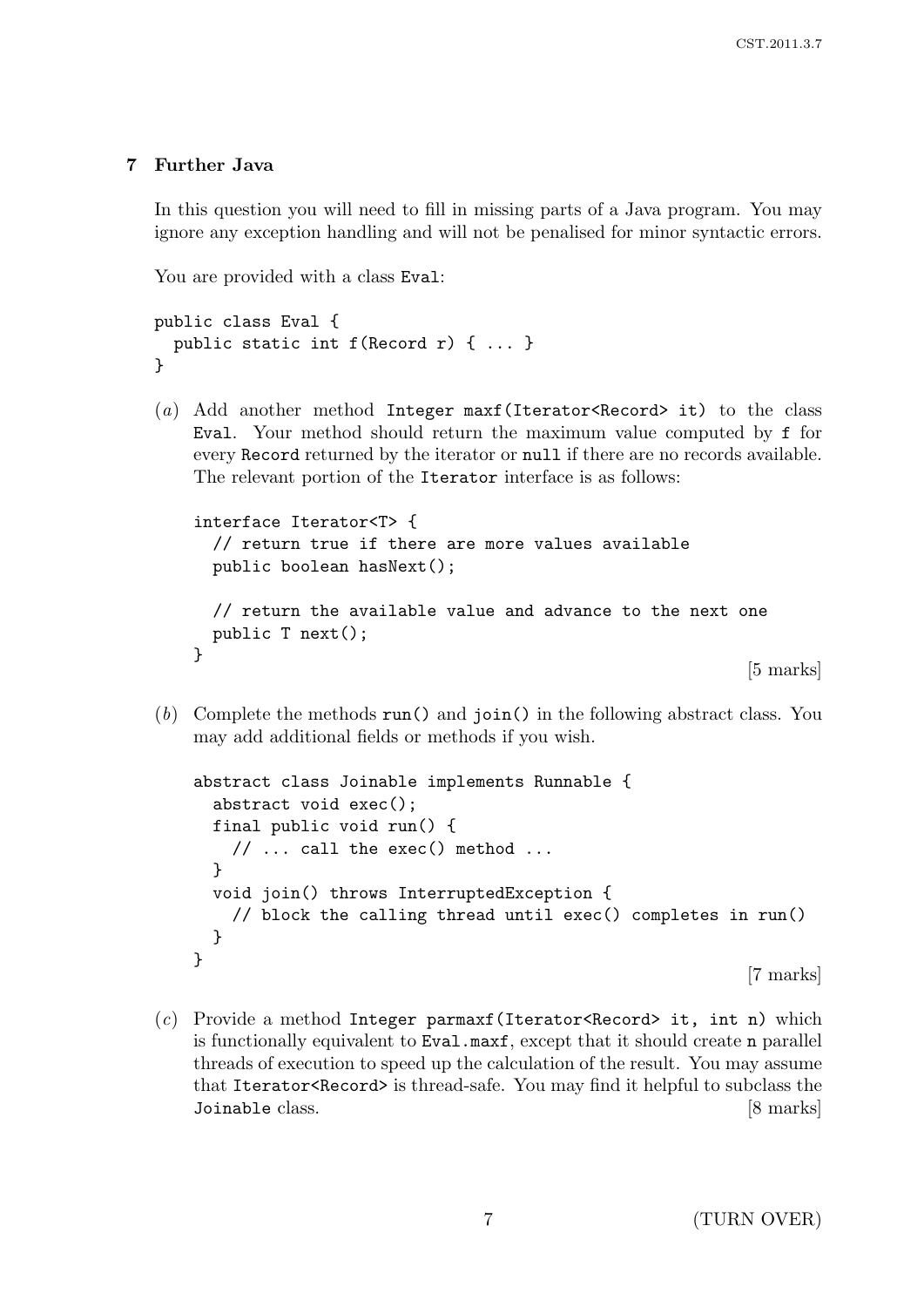#### 8 Prolog

- (a) Give the result and any variable bindings that occur from making each of the following (independent) queries:
	- (*i*)  $A=3$  [1 mark]
	- $(ii)$  A is 4 [1 mark]
	- $(iii)$  A<5 [1 mark]
	- $(iv)$  A=6,not(A=6) [1 mark]
- (b) Consider the following clauses:

a(1).  $a(a)$ .  $b(3)$ .  $b(a)$ .  $c(A,B) := b(B), !, a(A).$  $c(X, ) := a(X), b(X).$ 

- (i) List all the solutions to the query  $c(A,B)$  in order, giving any binding of variables that occurs. [2 marks]
- (ii) List all the solutions to the query  $c(X,1)$  in order, giving any binding of variables that occurs. [2 marks]
- (c) A binary tree has nodes whose values are non-empty lists. A tree node is represented using a term that takes the form Left-SomeList+Right or nil (note that parentheses can be used to enforce precedence). For example, the following term would be a valid tree:

nil-[root,1,2]+(nil-[child,4]+nil)

- (i) Write a predicate preorder(+Tree,-ValueList) that unifies ValueList with a list containing all of the tree nodes' values from a pre-order tree walk (i.e. emit node value, then left subtree, then right subtree). The predicate should fail if any of the tree nodes' values are not of the correct form. For the above example tree, preorder/2 would unify ValueList with  $[$ [root,1,2],[child,4]]. You may assume that append/3 has been defined already. [6 marks]
- (*ii*) Now write a predicate **preorderdl**/2 that behaves exactly like your preorder/2 predicate, but in its implementation makes use of difference lists, instead of querying append/3. [6 marks]